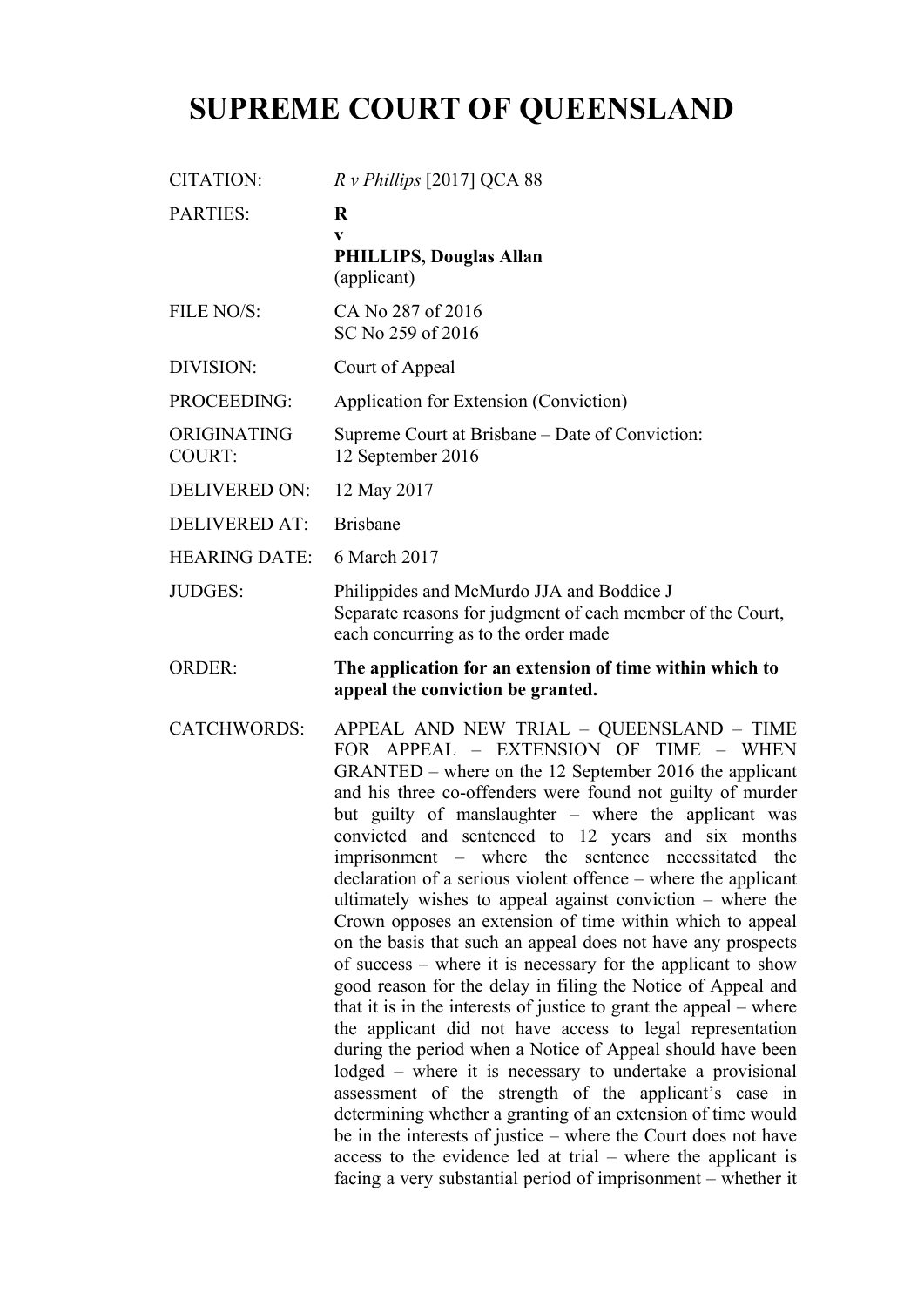2

is in the interests of justice to grant the extension sought

*Criminal Code* (Qld), s 7, s 8

*R v Amundsen* [2016] QCA 177, applied *R v SCH* [2015] QCA 38, applied *R v Tait* [1999] 2 Qd R 667; [1998] QCA 304, applied

COUNSEL: The applicant appeared on his own behalf V A Loury QC for the respondent

SOLICITORS: The applicant appeared on his own behalf Director of Public Prosecutions (Queensland) for the respondent

- [1] **PHILIPPIDES JA**: I agree for the reasons given by Boddice J that the application for an extension of time within which to appeal against the applicant's conviction should be granted.
- [2] **McMURDO JA:** I agree with Boddice J.
- [3] **BODDICE J**: On 12 September 2016, a jury found the applicant and his three coaccused not guilty of murder but guilty of manslaughter. The applicant was sentenced to 12 years and six months imprisonment with the consequence there was an automatic declaration of a serious violent offence.
- [4] By application filed 19 October 2016, the applicant sought an extension of time within which to appeal his conviction and also to bring an application for leave to appeal against sentence. Those applications were heard on 6 March 2017. The applicant represented himself at that hearing.
- [5] At the hearing, the applicant's application for an extension of time within which to appeal against sentence was not opposed by the Crown. The extension was granted and the application for leave to appeal against sentence adjourned to a date to be fixed.
- [6] The application for an extension of time within which to appeal against conviction was opposed by the Crown on the basis that any appeal against conviction did not have any prospects of success. The applicant's sole proposed ground of appeal against conviction that the verdict of the jury was unreasonable or cannot be supported having regard to the evidence, contains no particularisation of the basis upon which it was asserted the verdict was unreasonable or against the weight of the evidence.

#### **Background**

- [7] On Christmas Day 2012, the deceased, Robert Jordan, was at his residence with other members of his family. Whilst there, he was approached by the applicant and the applicant's brother. They asked the deceased to come outside. The deceased did so and was confronted by two further males in the driveway of his home.
- [8] Whilst on the driveway, the deceased was viciously assaulted by the four males. He was knocked to the ground and punched and kicked repeatedly. One or more of the males stomped on the deceased repeatedly. Ultimately, the attack ceased and the four males decamped from the scene.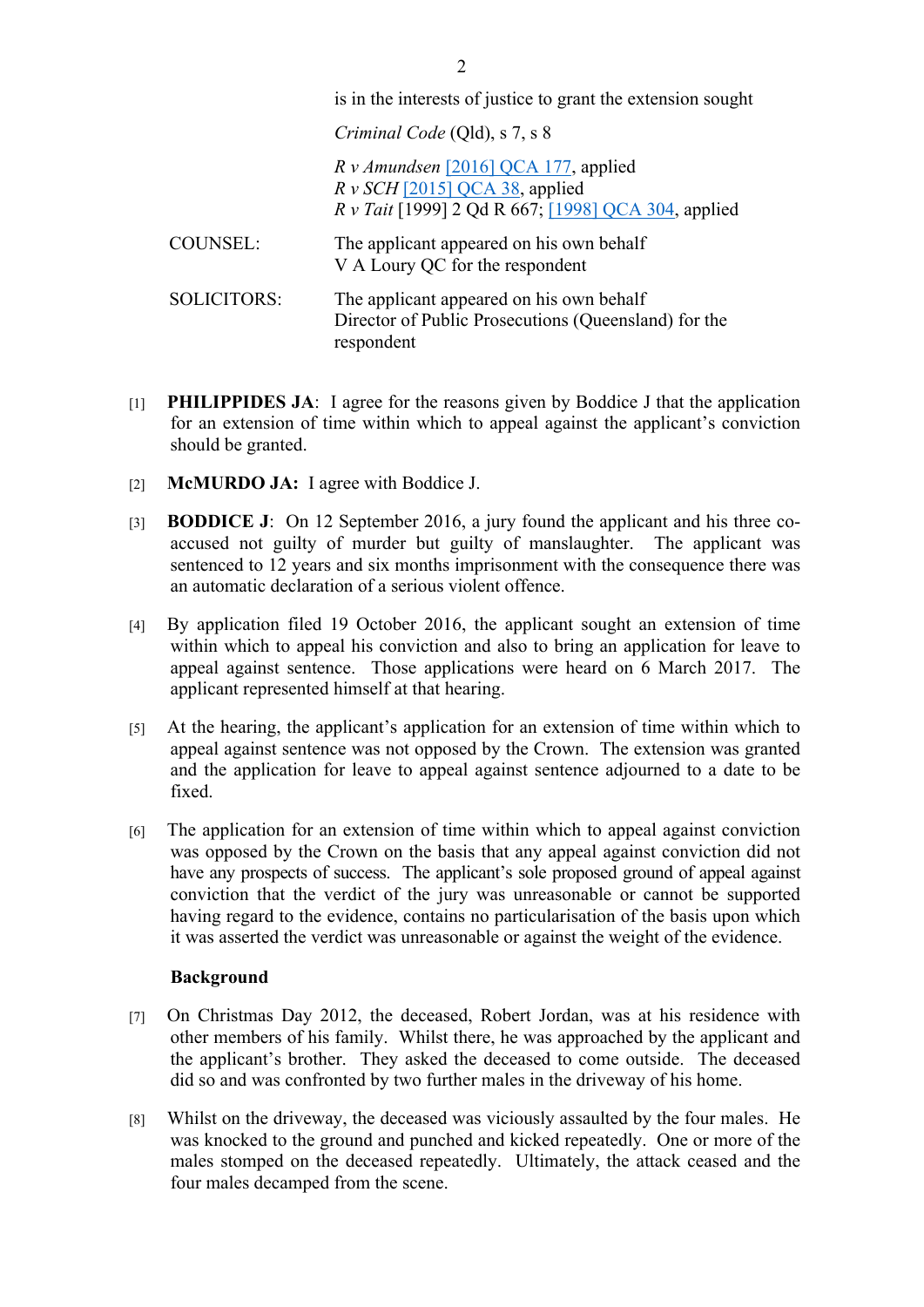- [9] The deceased was rendered assistance but died of the injuries sustained in the attack. Those injuries were substantial, including multiple injuries to the head, neck and upper body.
- [10] On 27 March 2015, an indictment was presented in this Court charging the applicant and three co-offenders with the murder of the deceased. Their trial proceeded before a jury, commencing on 18 April 2016. Each pleaded not guilty to the murder of the deceased. After a trial lasting 11 days, the jury found each defendant not guilty of murder but guilty of manslaughter.

### **Trial**

- [11] The Crown case at trial was that the deceased was sought out by the applicant and his co-offenders in a revenge attack. The basis for the charge of murder was that each had attended the deceased's residence with the intention of assaulting the deceased. Two bases for murder were relied upon by the Crown. First, s 7 of the *Criminal Code*. The Crown contended that each offender aided or encouraged the other in the intentional assault of the deceased, knowing there was an intention to at least cause the deceased grievous bodily harm.
- [12] Second, s 8 of the *Criminal Code*. The Crown contended that each offender had attended the deceased's residence with the common purpose of assaulting the deceased and that a probable consequence of that common purpose was that one of the persons assaulting him would do so intending to kill the deceased or at least to do him grievous bodily harm.
- [13] At issue at trial was whether the deceased's death was a foreseeable consequence of the actions of the defendant and his co-offenders, whether the applicant aided or encouraged another who had the requisite intention and whether it was a probable consequence of the unlawful common purpose that the deceased would be assaulted by a person with the requisite intention.

## **Discussion**

- [14] In order to obtain an extension of time within which to appeal the conviction, it is necessary for the applicant to show good reason for the delay in filing a Notice of Appeal within time and that it is in the interests of justice to grant the extension. A consideration of the second aspect may necessitate a provisional assessment of the strength of the proposed appeal, the prejudice to the respondent and the length of the delay.<sup>1</sup>
- [15] As to the first requirement, the extension of time sought is short. The explanation for the failure to file the Notice of Appeal within time is that the applicant did not have access to legal representation and was unaware of the limitation period until shortly prior to its expiration. The speed within which the applicant thereafter filed the application for an extension of time within which to appeal is consistent with that explanation. In those circumstances, good reason has been shown for the delay.
- [16] As to the second requirement, any determination of the proposed ground of appeal requires this Court to undertake an independent assessment of the evidence to determine whether it was open to the jury, upon the whole of the evidence, to be satisfied beyond reasonable doubt that the applicant was guilty of manslaughter.<sup>2</sup>

<sup>1</sup> *R v Amundsen* [2016] QCA 177 at [7]; *R v Tait* [1999] 2 Qd R 667 at [5].

<sup>2</sup> *R v SCH* [2015] QCA 38 at [7].